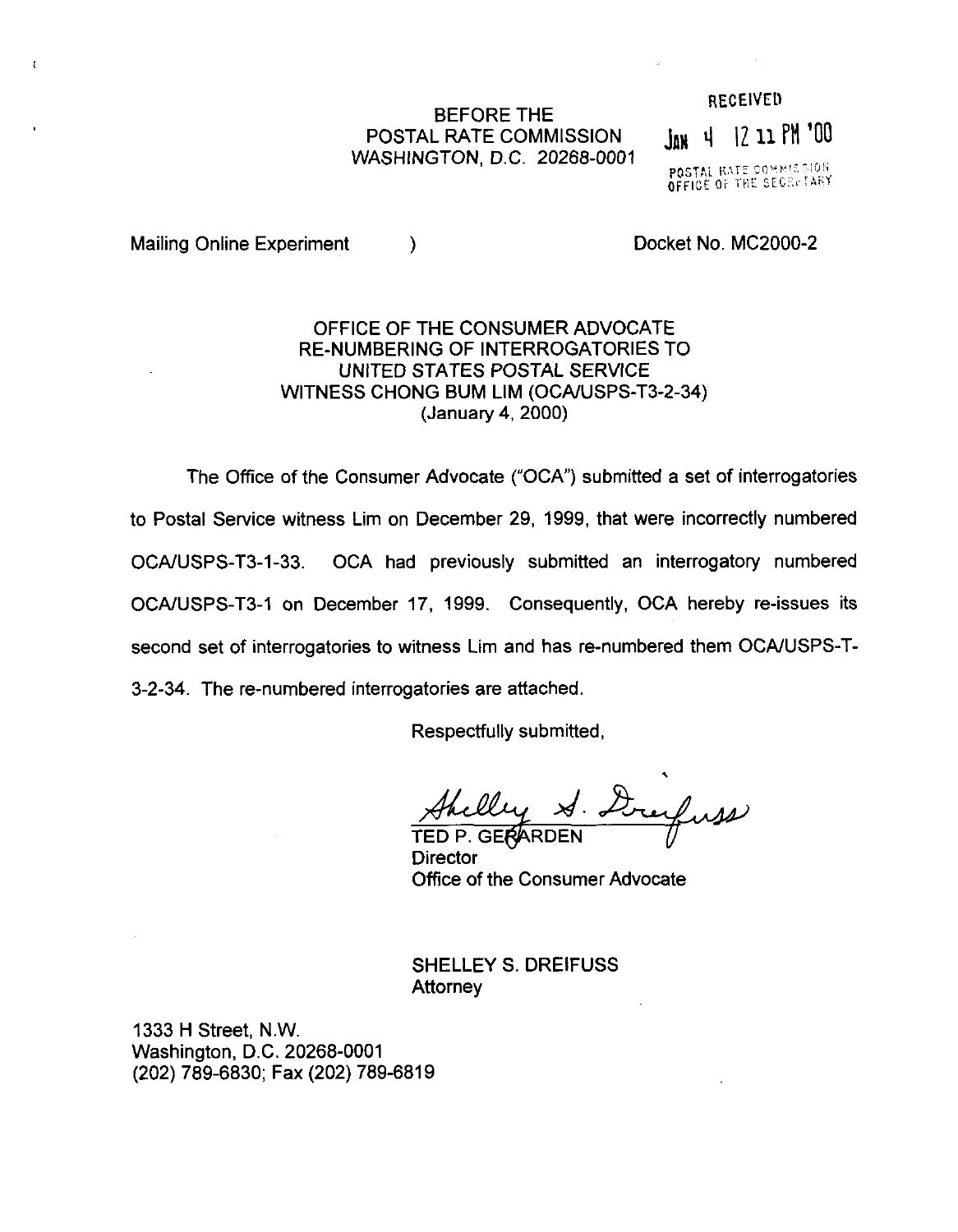ż

OCA/USPS-T-3-2. Please refer to your testimony at page 10. You state "Based on current usage levels in San Mateo . . . . " Please explain what this "current usage" consists of and how it relates to MOL since the withdrawal of the previous MOL experiment request on May 5,1999.

OCA/USPS-T-3-3. Please refer to your testimony at page 10. Please specify the volume estimates that underlie your MOL T3 connection usage. Also state any assumptions made concerning the number of simultaneous users of MOL. Provide the source of volume figures and assumptions made.

OCA/USPS-T-34. Do you expect the T3 connection usage to increase during the life of the experiment? If so, how much? If not, explain why.

OCAAJSPS-T-3-5. What is the source of the T3 connection fee set forth at line 190 of Workpaper A? Please state specifically your source(s) for the \$648,000 and \$1,296,000 figures. If your sources are written documents, then provide copies of such documents and cite the specific pages relied upon. If your source(s) are individuals, then state the following for each individual who contributed to the development of the connection fee estimates:

- a. company or organization that employs this individual,
- b. organizational unit or department within the company or organization,
- C. position of individual within the company or organization,
- d. all sources and assumptions utilized by the individual to reach the conclusions that were provided to you,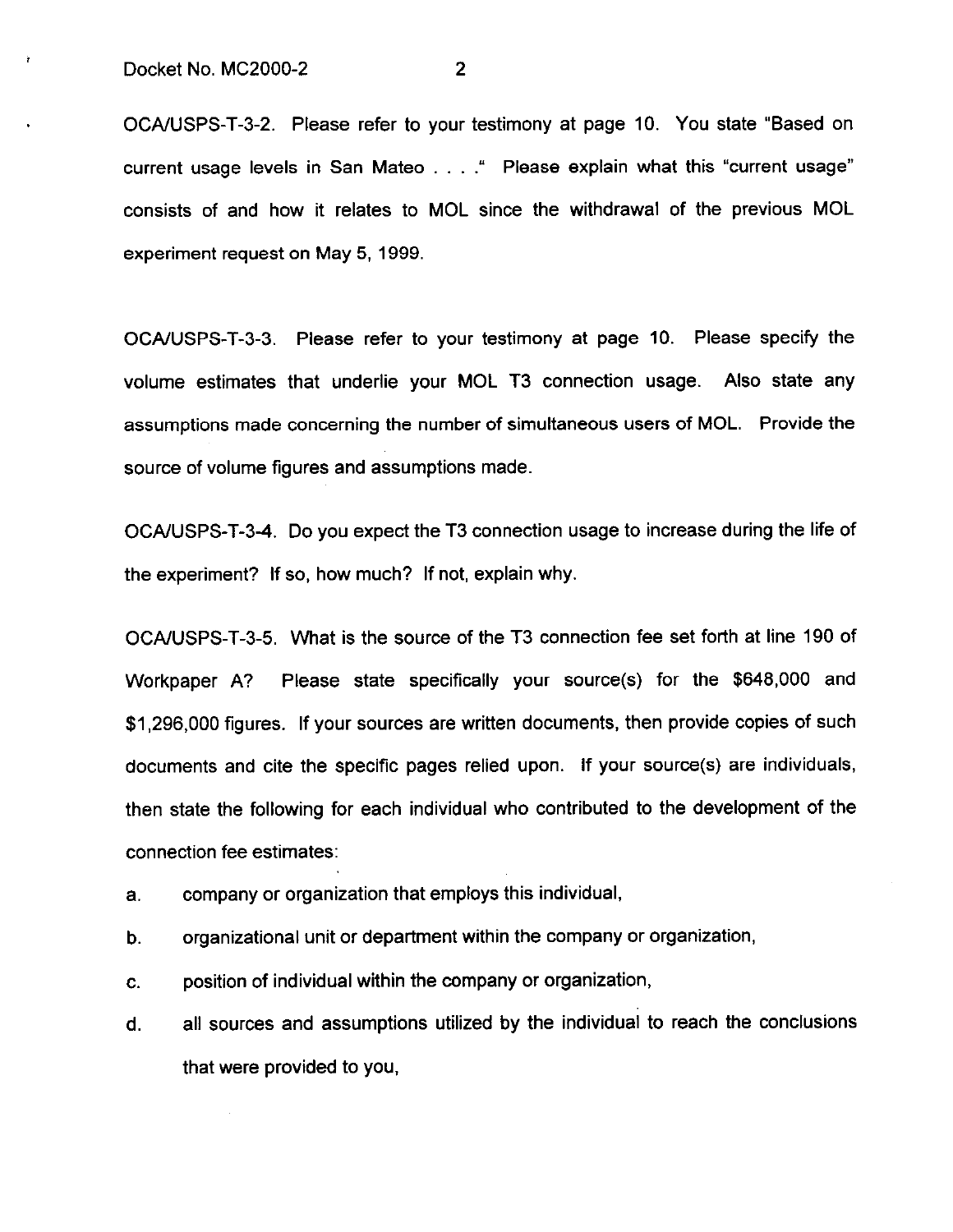e. the medium used by individuals to communicate information to you (state specifically whether the communication was oral or in writing).

- f. Also provide any written information transmitted to you by individuals listed above that was used to develop the connection fee estimates.
- 9. Provide any notes that you made reflecting any oral communications made by such individuals to you.
- h. If no written materials currently exist, then specifically state, to the best of your recollection, each conversation you had with the individuals listed above.

OCA/USPS-T-3-6. Please refer to USPS-T-3, Workpaper A, lines 1-117.

- a. How did you determine the type of hardware and equipment that would be necessary to implement the MOL experiment? Please state specifically your source(s) for the hardware and equipment items listed. If your sources are written documents, then provide copies of such documents and cite the specific pages relied upon. If your source(s) are individuals, then state the following for each individual who contributed to the development of hardware and equipment estimates:
	- i. company or organization that employs this individual,
	- ii. organizational unit or department within the company or organization,
	- iii. position of individual within the company or organization,
	- iv. all sources and assumptions utilized by the individual to reach the conclusions that were provided to you,
	- V. the medium used by individuals to communicate information to you (state specifically whether the communication was oral or in writing).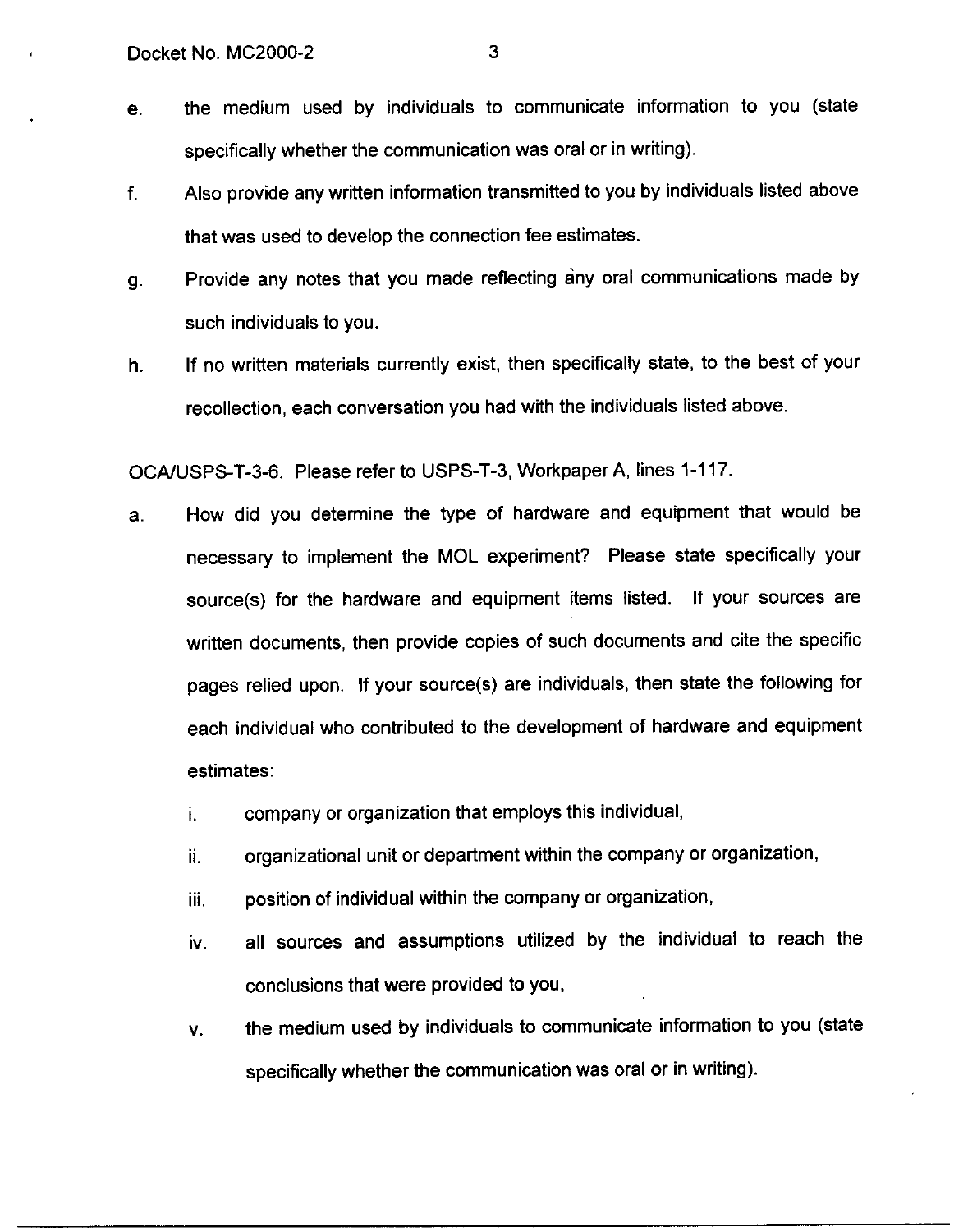- vi. Also provide any written information transmitted to you by individuals listed above that was used to develop the hardware and equipment estimates.
- vii. Provide any notes that you made reflecting any oral communications made by such individuals to you.
- viii. If no written materials currently exist, then specifically state, to the best of your recollection, each conversation you had with the individuals listed above.
- b. How did you determine the quantities of hardware and equipment that would be necessary to implement the MOL experiment? Please state specifically your source(s) for the quantities of hardware and equipment items listed. If your sources are written documents, then provide copies of such documents and cite the specific pages relied upon, If your source(s) are individuals, then state the following for each individual who contributed to the development of estimates of hardware and equipment quantities:
	- i. company or organization that employs this individual,
	- ii. organizational unit or department within the company or organization,
	- iii. position of individual within the company or organization,
	- iv. all sources and assumptions utilized by the individual to reach the conclusions that were provided to you,
	- V. the medium used by individuals to communicate information to you (state specifically whether the communication was oral or in writing).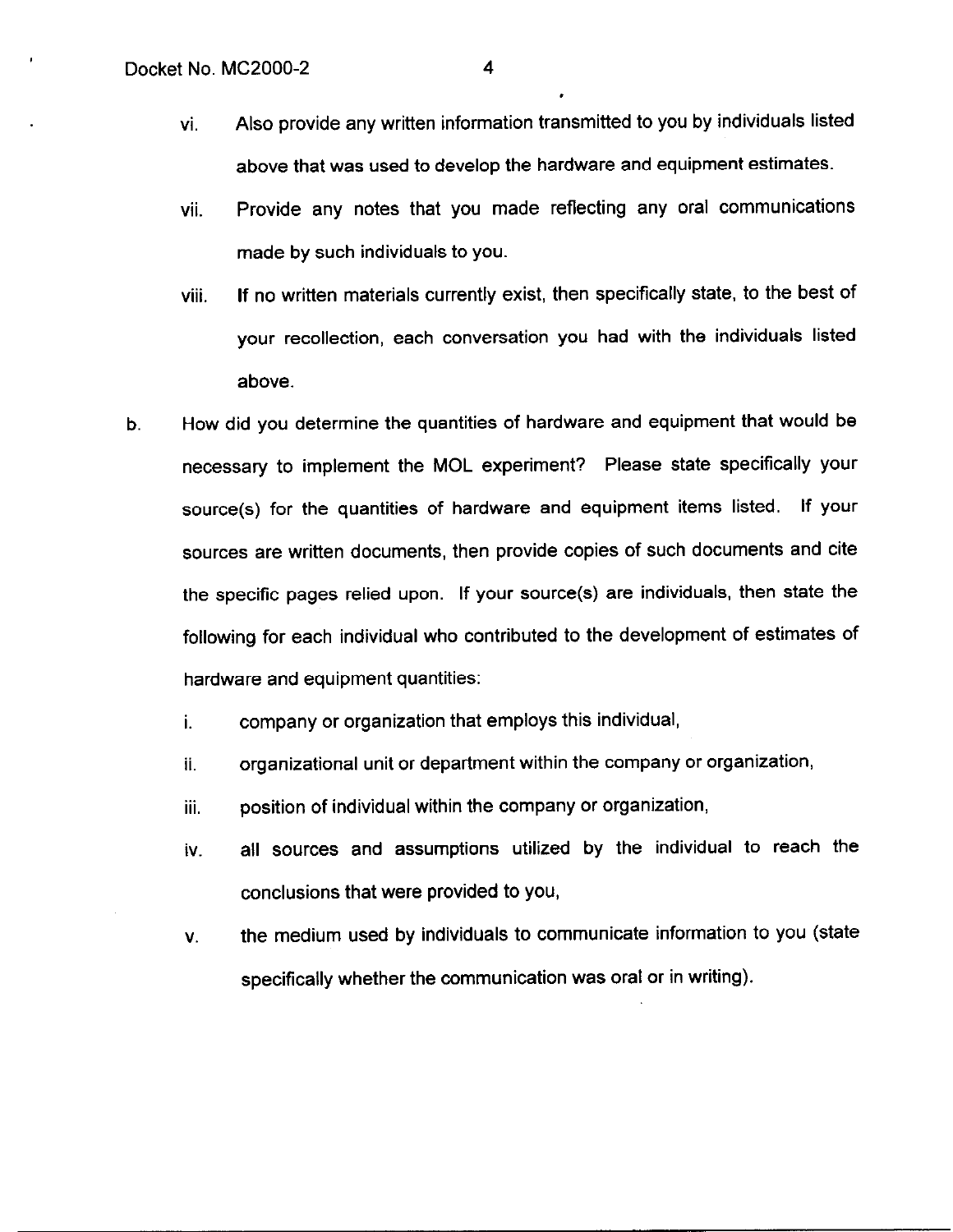- vi. Also provide any written information transmitted to you by individuals listed above that was used to develop estimates of hardware and equipment quantities.
- vii. Provide any notes that you made reflecting any oral communications made by such individuals to you.
- viii. If no written materials currently exist, then specifically state, to the best of your recollection, each conversation you had with the individuals listed above.

OCAIUSPS-T-3-7. Does the list of hardware and equipment in lines 1-117 of Workpaper A constitute an estimate of all hardware and equipment expenditures that will be necessary over the course of the entire 3-year experiment? If not, then state the period of time for which these items will be acquired.

OCA/USPS-T-3-8. Explain how the Postal Service's plan "to have its full network of 25 print sites in place near the middle of the second year of the experiment" (Request at 3) has resulted in estimates of specific quantities of hardware and equipment to be listed in Workpaper A. By way of illustration, if the Postal Service were to have planned approximately half the number of print sites-say 12 print sites in total for the duration of the experiment-which hardware and equipment estimates would have changed, and by how much? Please be specific.

OCXUSPS-T-3-9. For purposes of developing the hardware and equipment estimates presented in lines 1-117 of Workpaper A, what assumption was made concerning the number of simultaneous MOL users?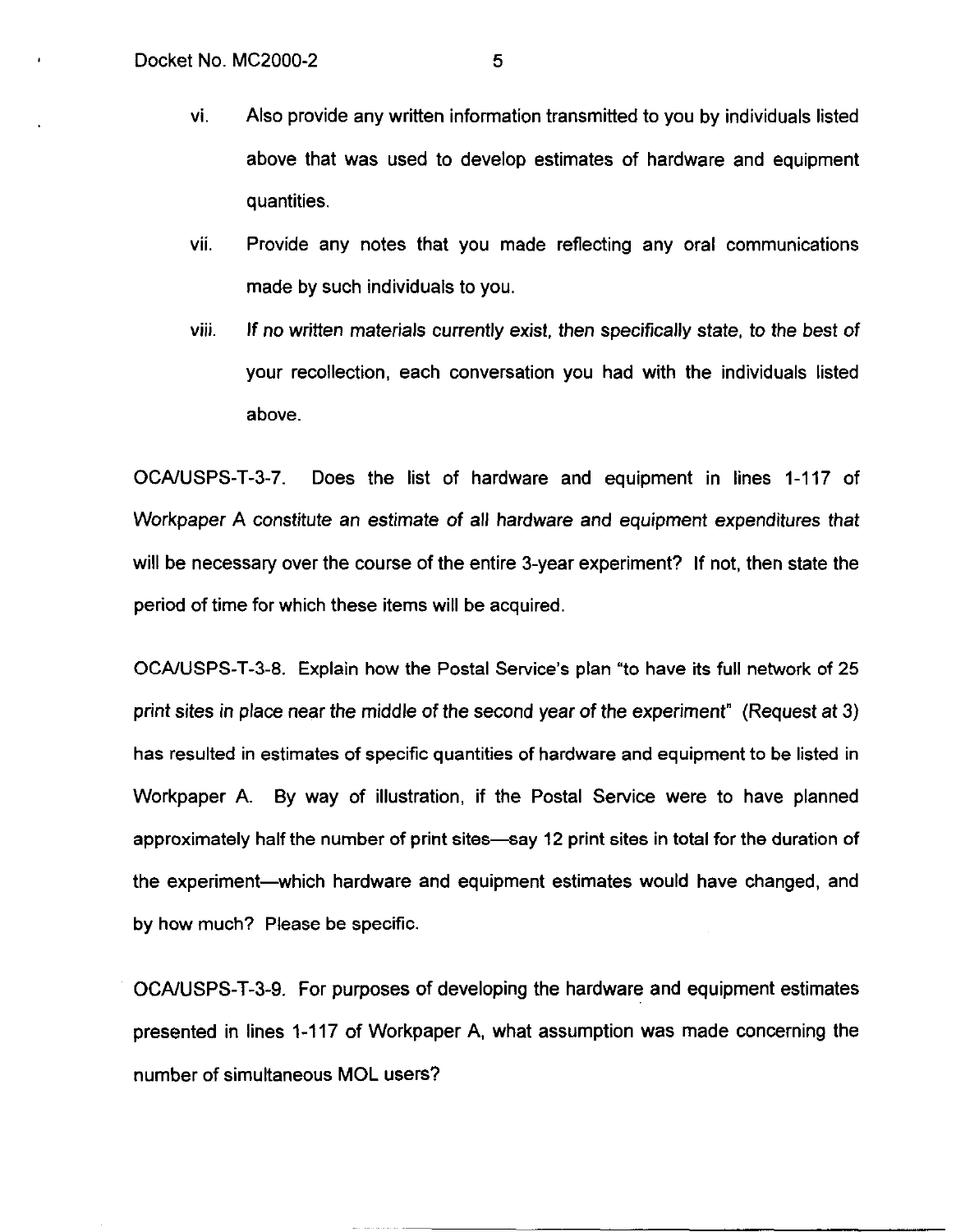- a. State the number of simultaneous users assumed.
- b. Explain how this assumption affects the type and quantity of hardware and equipment that must be acquired.
- C. For purposes of illustration, how would specific hardware and equipment acquisitions be affected if the number stated in response to part a. of this interrogatory were to double? How would specific hardware and equipment acquisitions be affected if the number stated in response to part a. of this interrogatory were to be halved?

OCAIUSPS-T-3-10. Do the anticipated hardware and equipment needs set forth in lines 1-117 of Workpaper A reflect the yearly and total volume estimates for impressions and pieces (i.e., as indicated by the volume of envelopes), that are set forth in Exh. USPS-5A? If not, then what volume assumptions underlie the hardware/equipment estimates? If so, explain the relationship between the volume estimates and the type and quantity of equipment set forth in the workpaper.

- a. By way of illustration, how would the hardware and equipment estimates change if total volume were doubled?
- b. By way of illustration, how would the hardware and equipment estimates change if total volume were halved?
- C. By way of illustration, how would the hardware and equipment estimates change if yearly volumes remained constant, instead of increasing steadily over the 3 year period?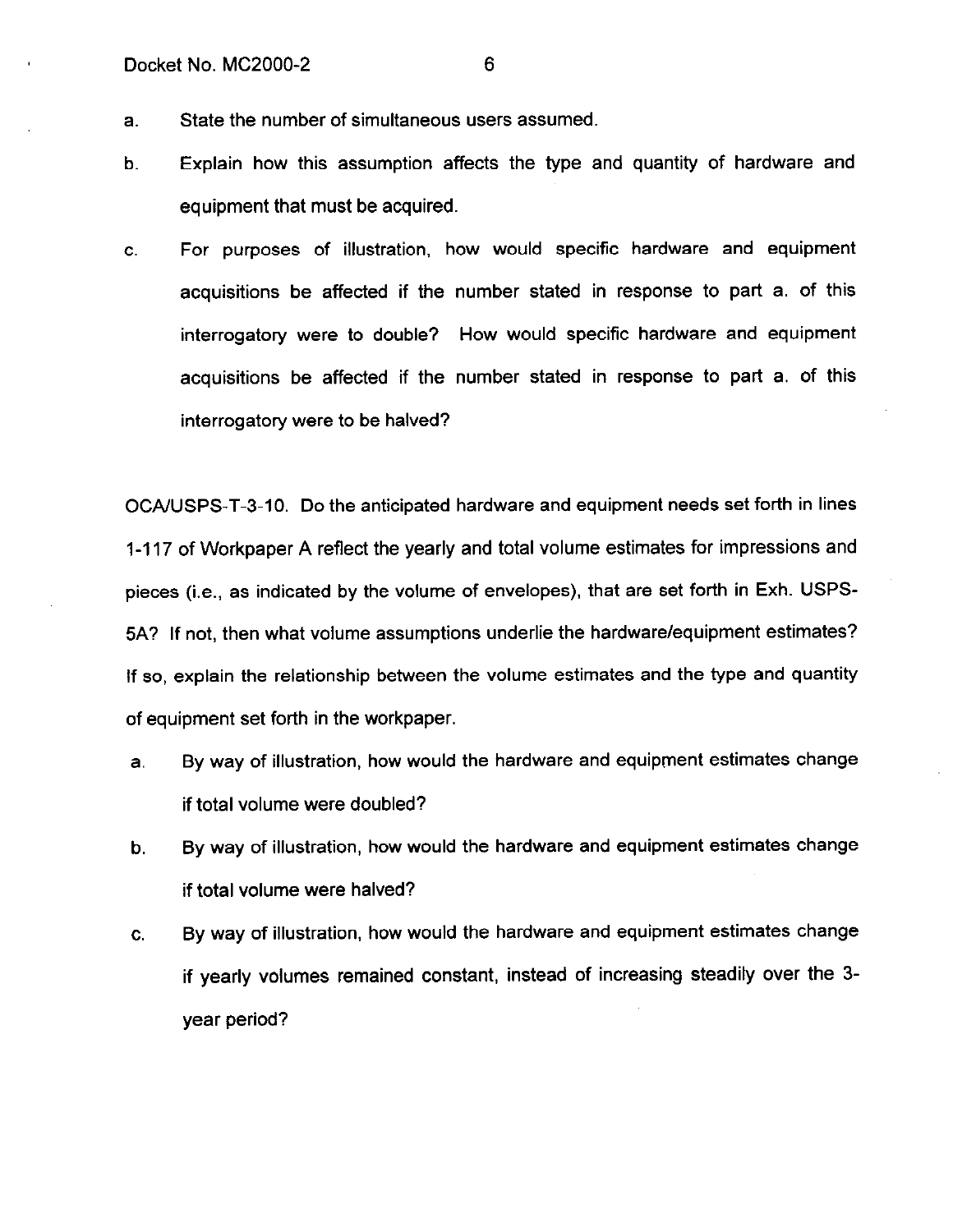OCA/USPS-T-3-11. Does the Postal Service currently own any of the equipment listed in lines 1-117 of Workpaper A as a result of offering MOL during the operations test or the market test?

- a. If so, how are the expenditures for currently-owned equipment accounted for in Workpaper A?
- b. If expenditures for currently-owned equipment are not included in the Workpaper A cost estimates, then has witness Plunkett accounted for them in his analysis? (This may be redirected to witness Plunkett for a response). Give a specific explanation, including citations, to the place(s) in Postal Service testimony or workpapers where expenditures for already-owned equipment are accounted for.

OCA/USPS-T-3-12. Please refer to USPS-T-3, Workpaper A, lines 119-174.

- a. How did you determine the type of software that would be necessary to implement the MOL experiment? Please state specifically your source(s) for the software listed. If your sources are written documents, then provide copies of such documents and cite the specific pages relied upon. If your source(s) are individuals, then state the following for each individual who contributed to the development of software estimates:
	- i. company or organization that employs this individual,
	- ii. organizational unit or department within the company or organization,
	- iii. position of individual within the company or organization,
	- iv. all sources and assumptions utilized by the individual to reach the conclusions that were provided to you,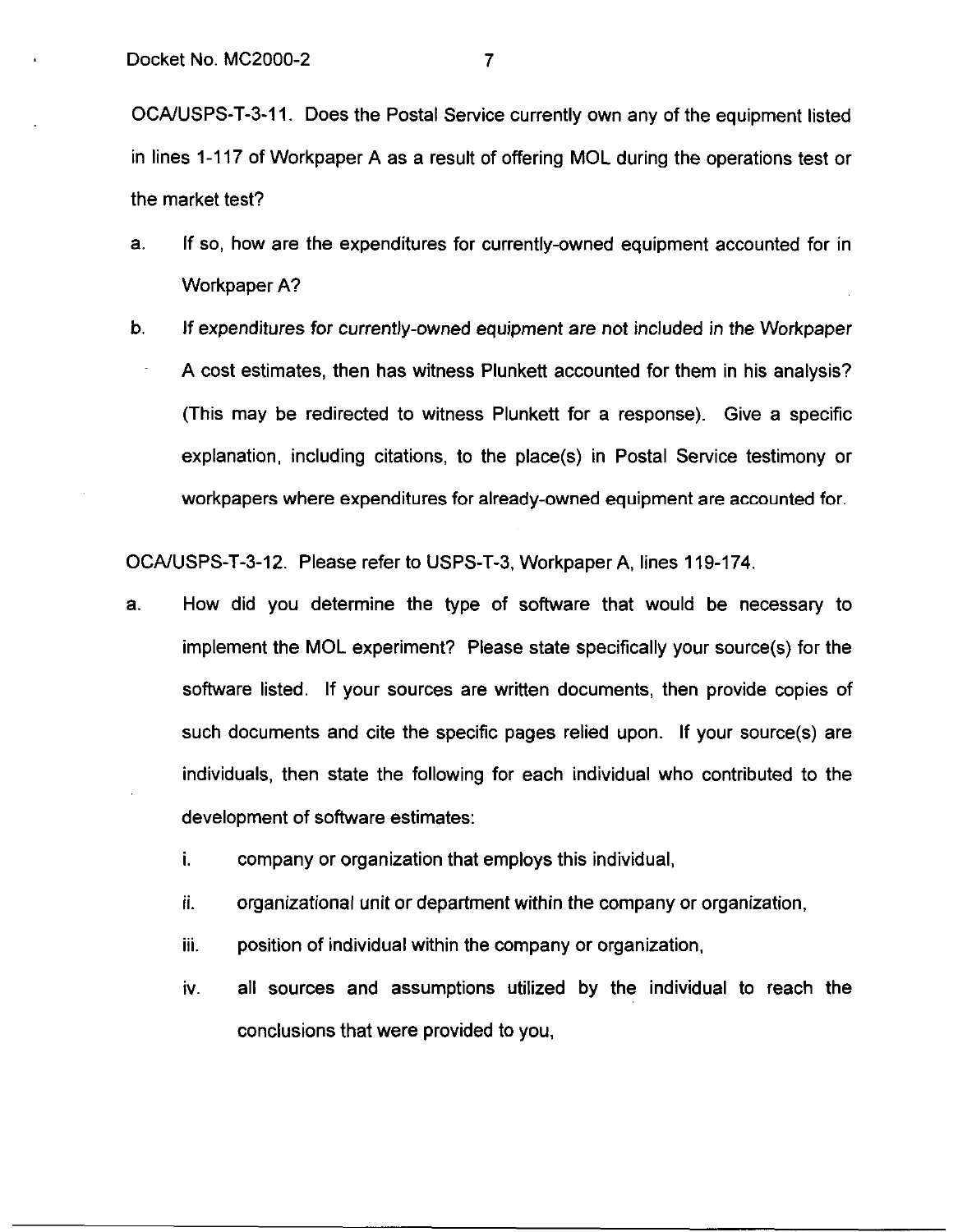- V. the medium used by individuals to communicate information to you (state specifically whether the communication was oral or in writing).
- vi. Also provide any written information transmitted to you by individuals listed above that was used to develop software estimates.
- vii. Provide any notes that you made reflecting any oral communications made by such individuals to you.
- viii. If no written materials currently exist, then specifically state, to the best of your recollection, each conversation you had with the individuals listed above.
- b. How did you determine the quantities of software that would be necessary to implement the MOL experiment? Please state specifically your source(s) for the quantities of software listed. If your sources are written documents, then provide copies of such documents and cite the specific pages relied upon. If your source(s) are individuals, then state the following for each individual who contributed to the development of estimates of software quantities:
	- i. company or organization that employs this individual,
	- ii. organizational unit or department within the company or organization,
	- ill. position of individual within the company or organization,
	- iv. all sources and assumptions utilized by the individual to reach the conclusions that were provided to you,
	- V. the medium used by individuals to communicate information to you (state specifically whether the communication was oral or in writing).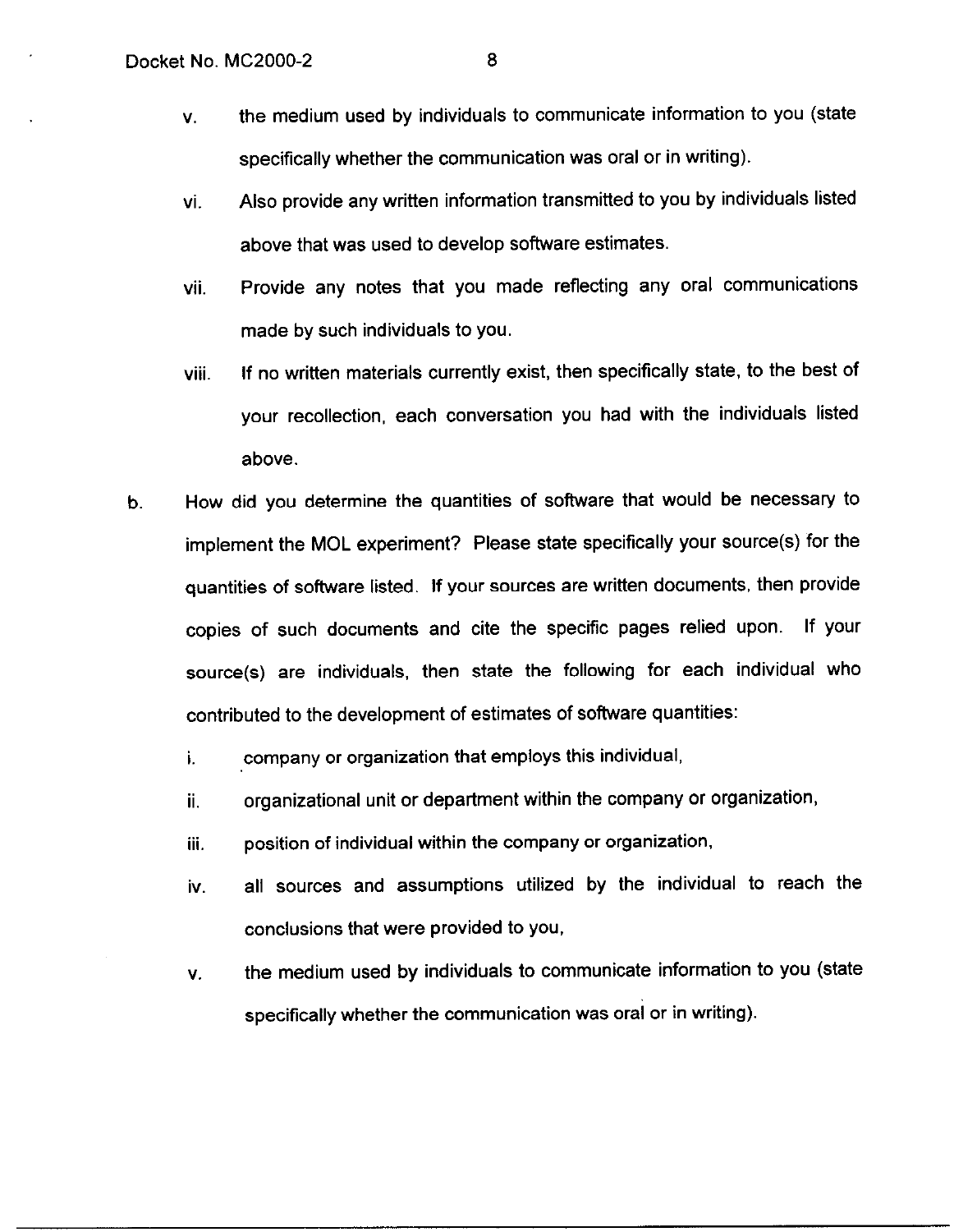- vi. Also provide any written information transmitted to you by individuals listed above that was used to develop estimates of software quantities.
- vii. Provide any notes that you made reflecting any oral communications made by such individuals to you.
- VIII. If no written materials currently exist, then specifically state, to the best of your recollection, each conversation you had with the individuals listed above.

OCAIUSPS-T-3-13. Does the list of software in lines 119-174 of Workpaper A constitute an estimate of software expenditures that will be necessary over the course of the entire 3-year experiment? If not, then state the period of time for which the software will be acquired.

OCA/USPS-T-3-14. Explain how the Postal Service's plan "to have its full network of 25 print sites in place near the middle of the second year of the experiment" (Request at 3) has resulted in estimates of specific quantities of software to be listed in Workpaper A. By way of illustration, if the Postal Service were to have planned approximately half the number of print sites-say 12 print sites in total for the duration of the experimentwhich software estimates would have changed, and by how much? Please be specific.

OCAIUSPS-T-3-15. For purposes of developing the software estimates presented in lines 119-174 of Workpaper A, what assumption was made concerning the number of simultaneous MOL users?

a. State the number of simultaneous users assumed.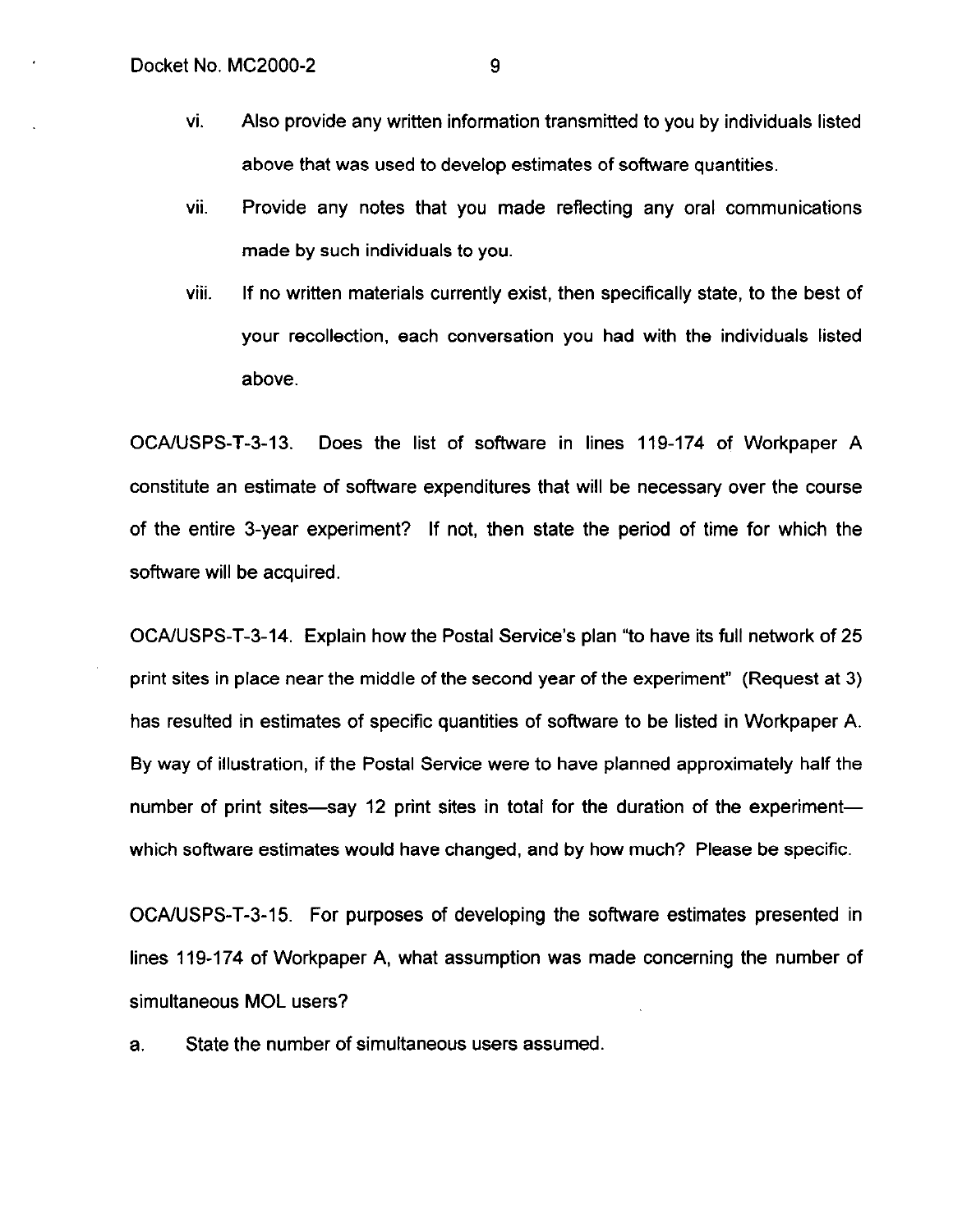- b. Explain how this assumption affects the type and quantity of software that must be acquired.
- C. For purposes of illustration, how would specific software acquisitions be affected if the number stated in response to part a. of this interrogatory were to double? How would specific software acquisitions be affected if the number stated in response to part a. of this interrogatory were to be halved?

OCAAJSPS-T-3-16. Do the anticipated software needs set forth in lines 119-174 of Workpaper A reflect the yearly and total volume estimates for impressions and pieces  $(i.e., as indicated by the volume of envelopes), that are set forth in Exh. USPS-5A? If$ not, then what volume assumptions underlie the software estimates? If so, explain the relationship between the volume estimates and the type and quantity of software set forth in the workpaper.

- a. By way of illustration, how would the software estimates change if total volume were doubled?
- b. By way of illustration, how would the software estimates change if total volume were halved?
- C. By way of illustration, how would the software estimates change if yearly volumes remained constant, instead of increasing steadily over the 3-year period?

OCA/USPS-T-3-17. For the software listed at lines 121-174, state for each software item whether it is "off-the-shelf' or customized. If the software is customized, then state which company (or individual) designed the software and how the cost was estimated.

OCAIUSPS-T-3-18. Please refer to USPS-T-3, Workpaper A, lines 176-188.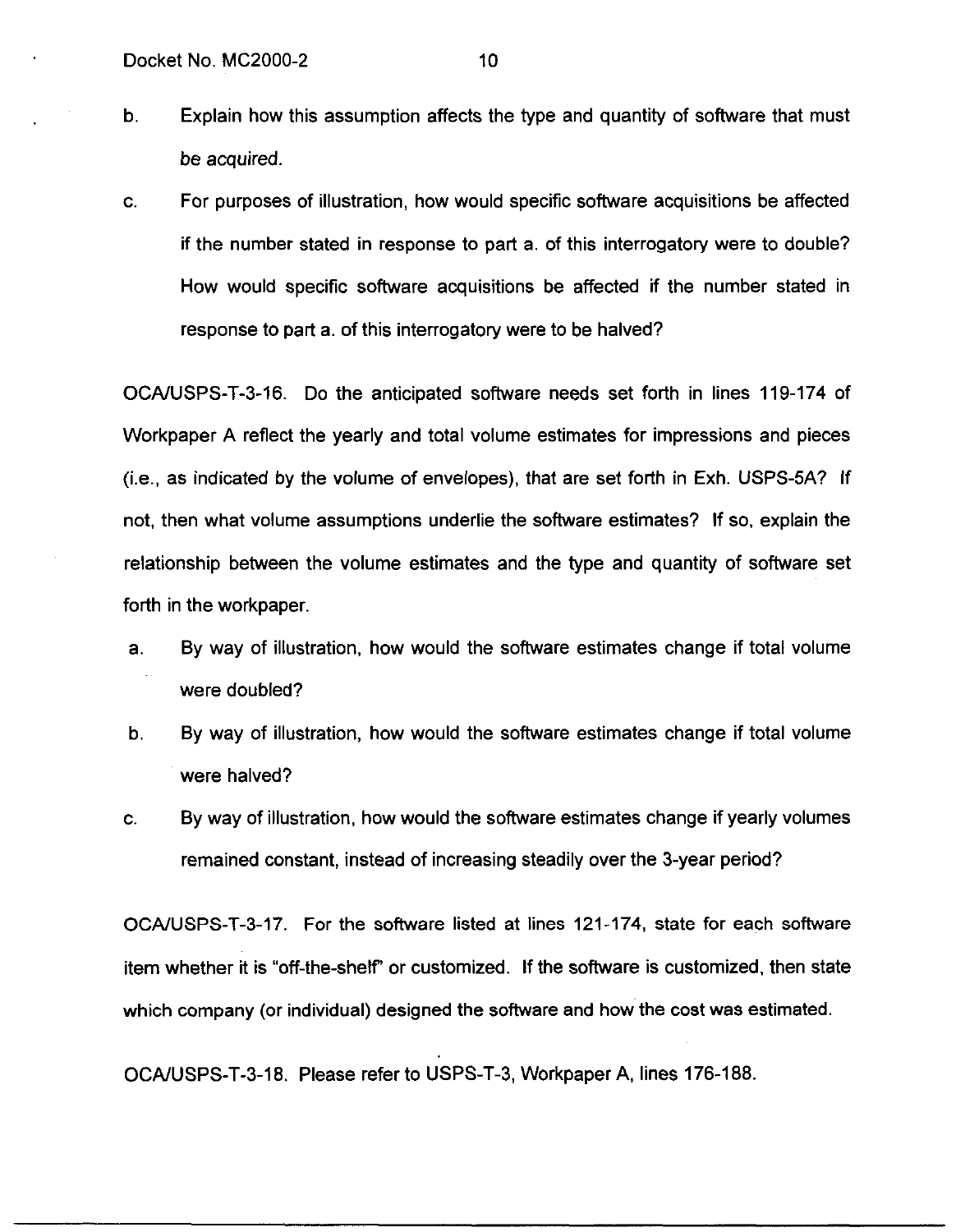a. How did you determine the type of telecom/networking item that would be necessary to implement the MOL experiment? Please state specifically your source(s) for the telecom/networking items listed. If your sources are written documents, then provide copies of such documents and cite the specific pages relied upon. If your source(s) are individuals, then state the following for each individual who contributed to the development of telecom/networking estimates:

i. company or organization that employs this individual,

- ii. organizational unit or department within the company or organization,
- iii. position of individual within the company or organization,
- iv. all sources and assumptions utilized by the individual to reach the conclusions that were provided to you,
- V. the medium used by individuals to communicate information to you (state specifically whether the communication was oral or in writing).
- vi. Also provide any written information transmitted to you by individuals listed above that was used to develop telecom/networking estimates.
- vii. Provide any notes that you made reflecting any oral communications made by such individuals to you.
- viii. If no written materials currently exist, then specifically state, to the best of your recollection, each conversation you had with the individuals listed above.
- b. How did you determine the quantities of telecom/networking items that would be necessary to implement the MOL experiment? Please state specifically your source(s) for the quantities of telecom/networking items listed. If your sources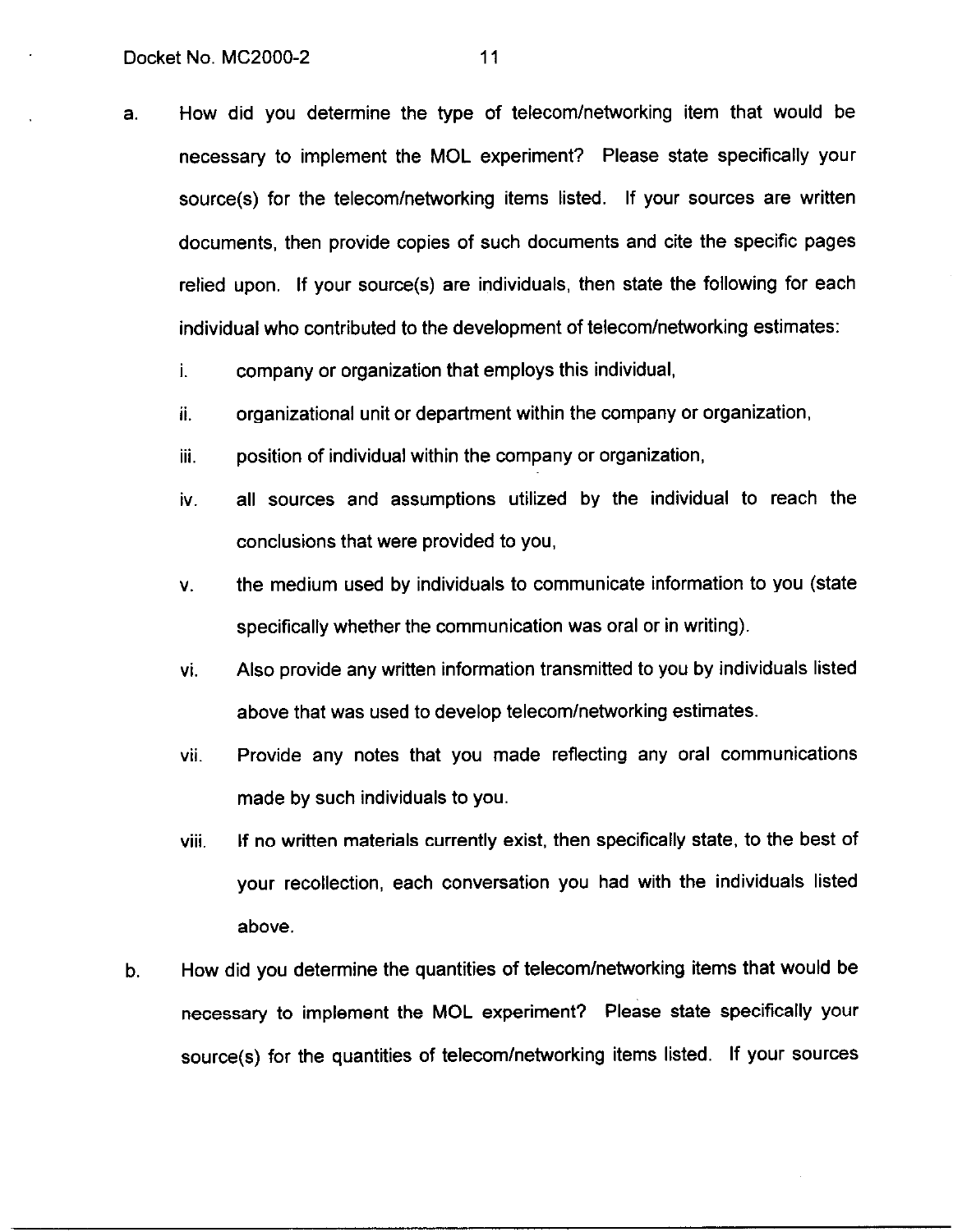are written documents, then provide copies of such documents and cite the specific pages relied upon. If your source(s) are individuals, then state the following for each individual who contributed to the development of estimates of quantities of telecom/networking items:

i. company or organization that employs this individual,

- ii. organizational unit or department within the company or organization,
- Ill. position of individual within the company or organization,
- iv. all sources and assumptions utilized by the individual to reach the conclusions that were provided to you,
- V. the medium used by individuals to communicate information to you (state specifically whether the communication was oral or in writing).
- vi. Also provide any written information transmitted to you by individuals listed above that was used to develop estimates of quantities of telecom/networking items.
- vii. Provide any notes that you made reflecting any oral communications made by such individuals to you.
- VIII If no written materials currently exist, then specifically state, to the best of your recollection, each conversation you had with the individuals listed above.

OCA/USPS-T-3-19. Please refer to line 194 of Workpaper A. Please explain in detail the work performed under the description "MOL Cost for Development (to Date)." State specifically your source(s) for the \$3,258,290 cost figure. If your sources are written documents, then provide copies of such documents and cite the specific pages relied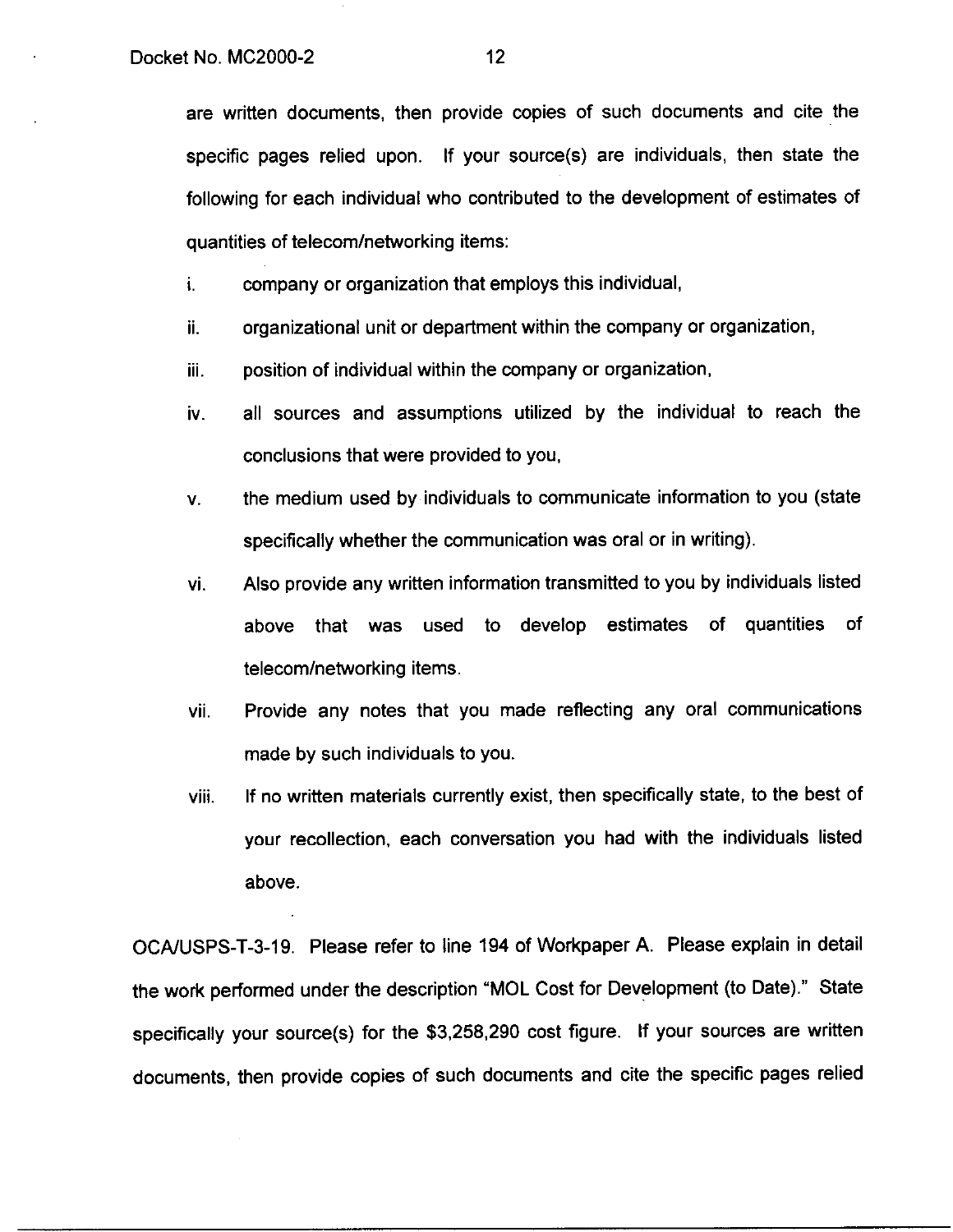upon. If your source(s) are individuals, then state the following for each individual who contributed to the development of the cost figure:

- a. company or organization that employs this individual,
- b. organizational unit or department within the company or organization,
- C. position of individual within the company or organization,
- d. all sources and assumptions utilized by the individual to reach the conclusions that were provided to you,
- e. the medium used by individuals to communicate information to you (state specifically whether the communication was oral or in writing).
- f. Also provide any written information transmitted to you by individuals listed above that was used to develop the cost figure.
- 9. Provide any notes that you made reflecting any oral communications made by such individuals to you.
- h. If no written materials currently exist, then specifically state, to the best of your recollection, each conversation you had with the individuals listed above.

OCA/USPS-T-3-20. Please refer to line 195 of Workpaper A. Please explain in detail the work performed under the description "MOL Application Development." State specifically your source(s) for the \$970,202 cost figure. If your sources are written documents, then provide copies of such documents and cite the specific pages relied upon. If your source(s) are individuals, then state the following for each individual who contributed to the development of the cost figure:

- a. company or organization that employs this individual,
- b. organizational unit or department within the company or organization,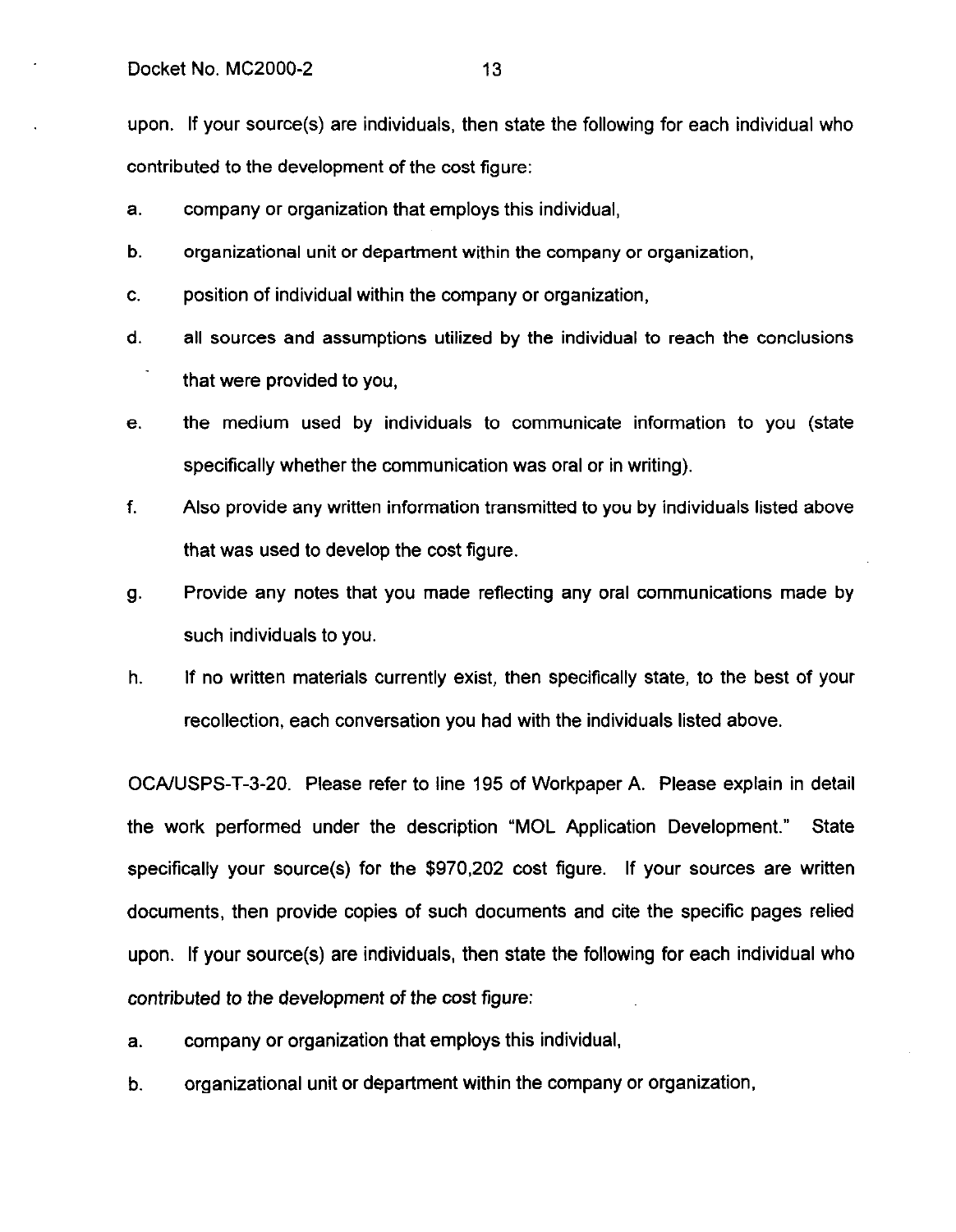- C. position of individual within the company or organization,
- d. all sources and assumptions utilized by the individual to reach the conclusions that were provided to you,
- e. the medium used by individuals to communicate information to you (state specifically whether the communication was oral or in writing).
- f. Also provide any written information transmitted to you by individuals listed above that was used to develop the cost figure.
- 9. Provide any notes that you made reflecting any oral communications made by such individuals to you.
- h. If no written materials currently exist, then specifically state, to the best of your recollection, each conversation you had with the individuals listed above.

OCA/USPS-T-3-21. Please refer to line 196 of Workpaper A. Please explain in detail the work performed under the description "MOL Enhancements." State specifically your source(s) for the \$9,395,581 cost figure. If your sources are written documents, then provide copies of such documents and cite the specific pages relied upon. If your source(s) are individuals, then state the following for each individual who contributed to the development of the cost figure:

- a. company or organization that employs this individual,
- b. organizational unit or department within the company or organization,
- C. position of individual within the company or organization,
- d. all sources and assumptions utilized by the individual to reach the conclusions that were provided to you,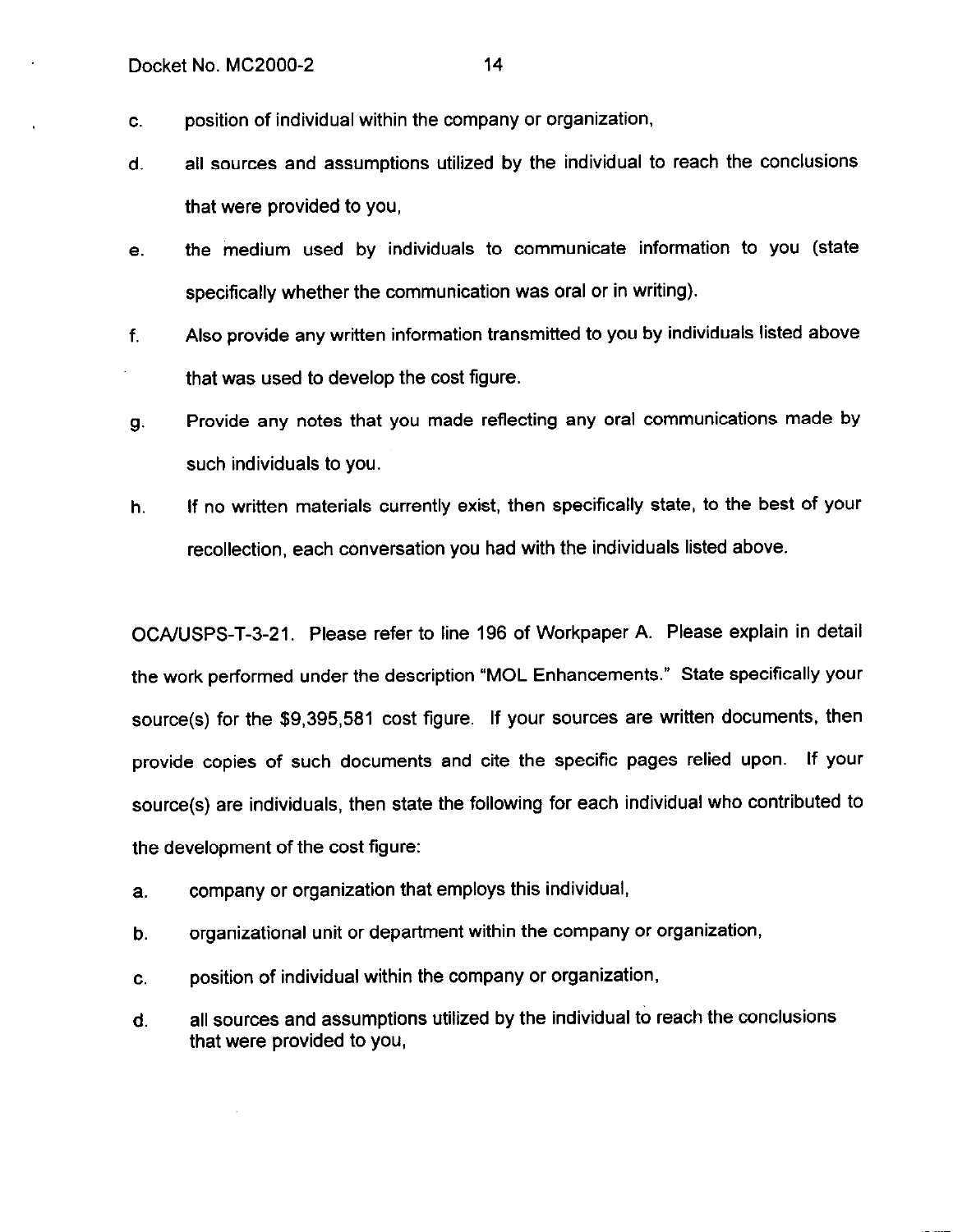- e. the medium used by individuals to communicate information to you (state specifically whether the communication was oral or in writing).
- f. Also provide any written information transmitted to you by individuals listed above that was used to develop the cost figure.
- 9. Provide any notes that you made reflecting any oral communications made by such individuals to you.
- h. If no written materials currently exist, then specifically state, to the best of your recollection, each conversation you had with the individuals listed above.

OCA/USPS-T-3-22. Please refer to line 197 of Workpaper A. Please explain in detail the work performed under the description "MOL Integration with USPS.com." State specifically your source(s) for the \$250,000 cost figure. If your sources are written documents, then provide copies of such documents and cite the specific pages relied upon. If your source(s) are individuals, then state the following for each individual who contributed to the development of the cost figure:

- a. company or organization that employs this individual,
- b. organizational unit or department within the company or organization,
- C. position of individual within the company or organization,
- d. all sources and assumptions utilized by the individual to reach the conclusions that were provided to you,
- e. the medium used by individuals to communicate information to you (state specifically whether the communication was oral or in writing).
- f. Also provide any written information transmitted to you by individuals listed above that was used to develop the cost figure.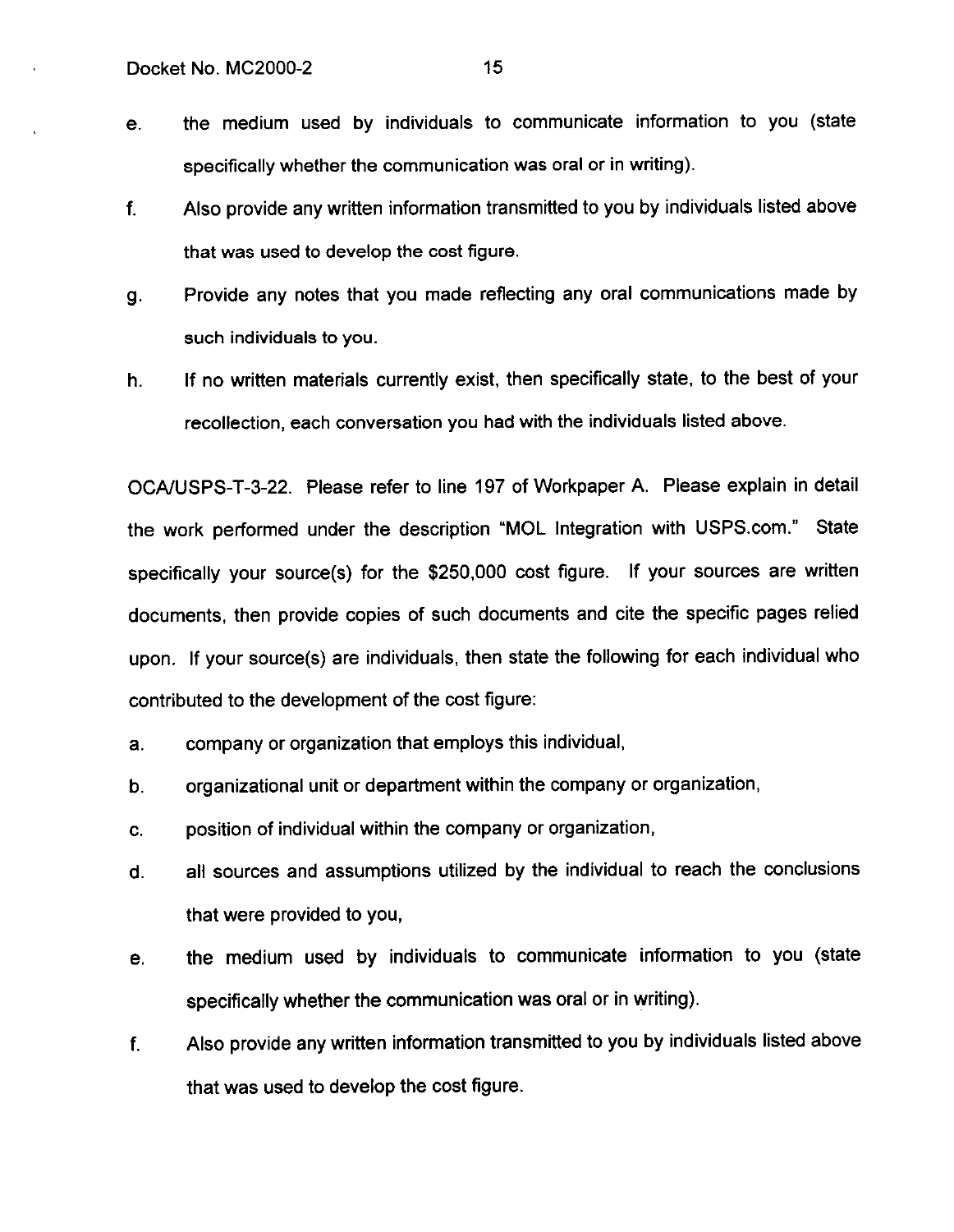- 9. Provide any notes that you made reflecting any oral communications made by such individuals to you.
- h. If no written materials currently exist, then specifically state, to the best of your recollection, each conversation you had with the individuals listed above.

OCAIUSPS-T-3-23. Please refer to the data report for A/PI, FY 2000, Table 3. MOL Development and Coding costs for V2 and V3 are set forth in this table in the amount of \$2,920,485.90. Please explain exactly where and how these costs have been taken into account in your workpapers.

OCAAJSPS-T-3-24. Please refer to the data report for AIP2, FY 2000, Table 3. MOL Development and Coding costs for V2 and V3 are set forth in this table in the amount of \$479,023.84. Please explain exactly where and how these costs have been taken into account in your workpapers.

OCA/USPS-T-3-25. Please refer to the data report for A/P13, FY 99, Table 3. MOL Development and Coding costs for V2 and V3 are set forth in this table in the amount of \$607,808.95. Please explain exactly where and how these costs have been taken into account in your workpapers.

OCA/USPS-T-3-26. Please refer to the data report for A/P10, FY 99, Table 3. MOL Development and Coding costs for V2 and V3 are set forth in this table in the amount of \$242,343.42. Please explain exactly where and how these costs have been taken into account in your workpapers.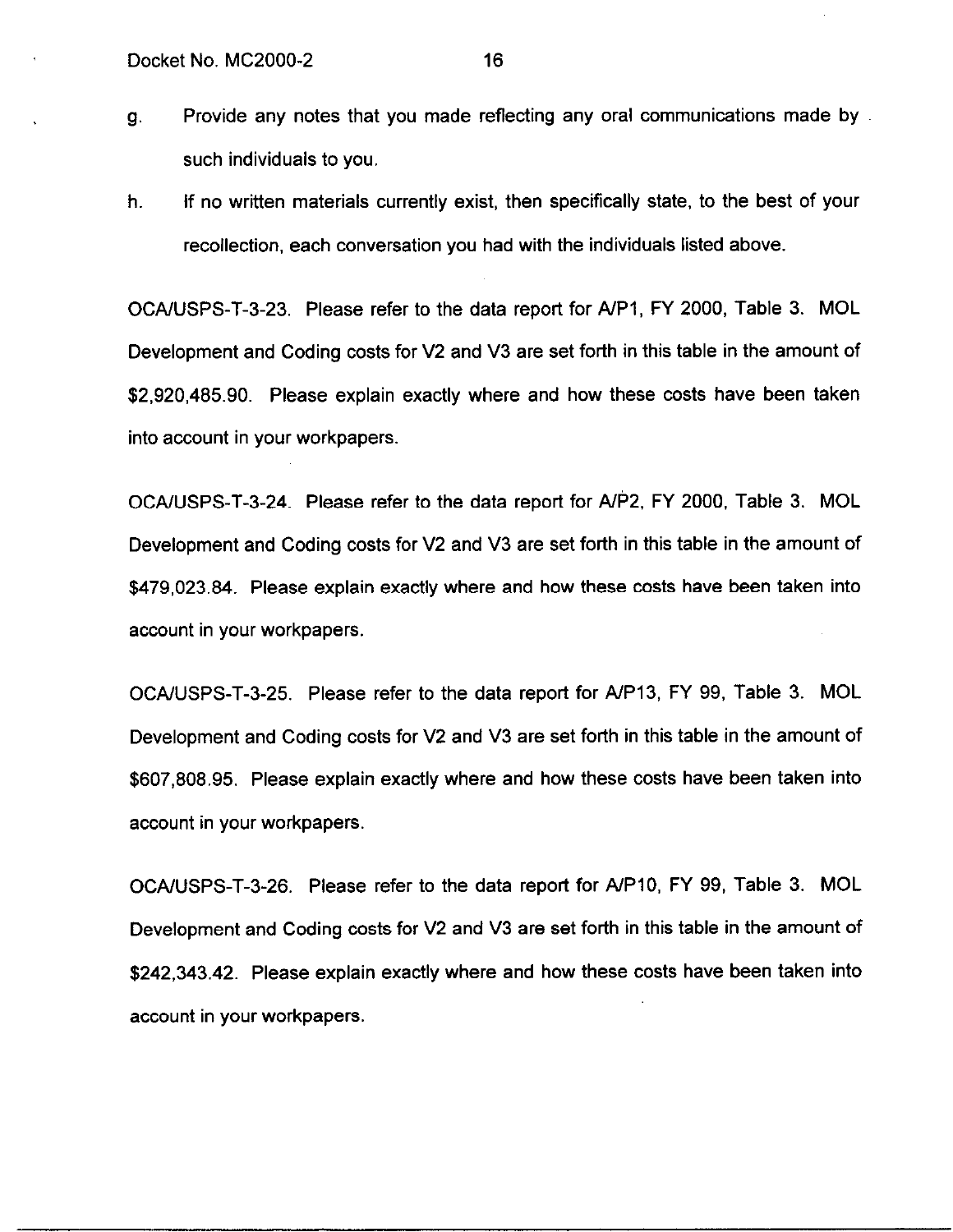OCA/USPS-T-3-27. Please refer to the data report for A/P11, FY 99, Table 3. MOL Development and Coding costs for V2 and V3 are set forth in this table in the amount of \$270,868. Please explain exactly where and how these costs have been taken into account in your workpapers.

OCAIUSPS-T-3-28. Please refer to the data report for A/P12, FY 99, Table 3. MOL Development and Coding costs for V2 and V3 are set forth in this table in the amount of \$355,892.63. Please explain exactly where and how these costs have been taken into account in your workpapers.

OCAIUSPS-T-3-29. Please refer to the data report for AIP8, FY 99, Table 3. MOL-Specific Development and Coding costs for V2 and V3 are set forth in this table in the amount of \$490,176.34. Please explain exactly where and how these costs have been taken into account in your workpapers.

OCAIUSPS-T-3-30. Please refer to the data report for A/P8, FY 99, Table 3. Shared Development and Coding costs for V2 and V3 are set forth in this table in the amount of \$414,228.80. Please explain exactly where and how these costs have been taken into account in your workpapers.

OCA/USPS-T-3-31. Please refer to the data report for A/P9, FY 99, Table 3. MOL-Specific Development and Coding costs for V3 are set forth in this table in the amount of \$241,680.80. Please explain exactly where and how these costs have been taken into account in your workpapers.